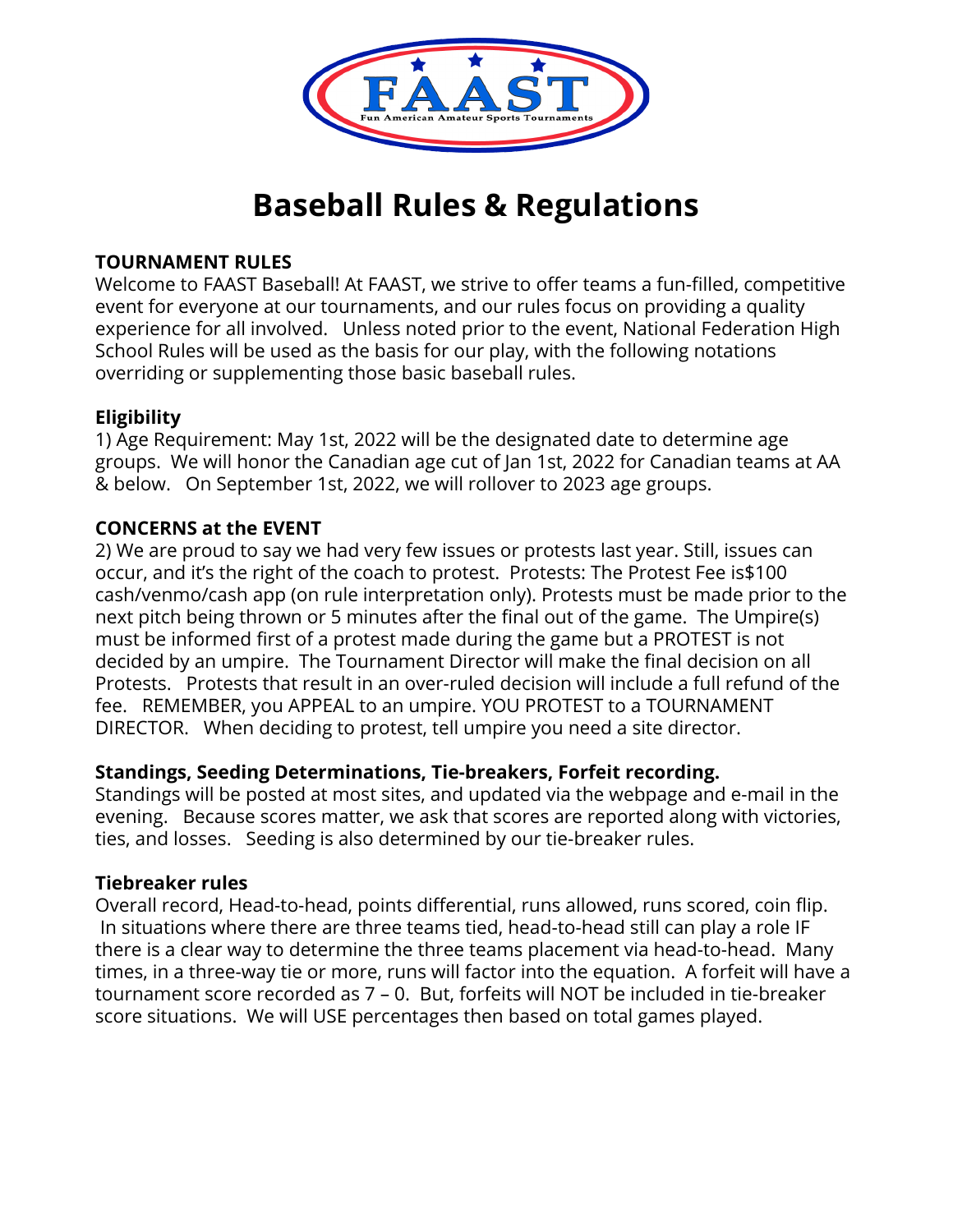

### **GAME PLAY**

Game Times: Starting time is forfeit time, unless delay is created by tournament officials. Official game time starts at completion of the pre-game meeting. With that said, FAAST is about kids playing baseball – and reasonable exceptions can be made due to unforeseen issues. Teams MUST be prepared to play by their scheduled times. Game times and field assignments will be emailed prior to tournament and posted on the tournament website. Games may start thirty (30) minutes early due to mercy or other factors, so please arrive to the fields at least thirty (30) minutes before start of game. Both teams must provide batting lines ups, and teams must bat in provided order. Umpires / coaches must agree to (and note) starting time. Except the first inning, a new inning starts AS SOON as the last inning ended. The first team to arrive at the field before game time gets their pick of dugout. The home team is determined by the umpire via coin toss prior to the start of the game unless it's a seeded game – then the higher seed has the choice to be home or away. The home team is required to keep the official score book and should check their scorebook with the opposing team every inning. If a discrepancy is found, it must be brought to the umpire's attention before the next inning. Teams must provide their own scorebooks.

#### **INNINGS/TIME LIMITS**

For the 8U – 12U Divisions, games will consist of six (6) innings with a 1 hour and 45 minute time limit. For the 13U- 18U Divisions, games will consist of seven (7) innings with a 1 hour and 45 minute time limit. No new inning shall start after the designated time limit. An extra inning may be played IF there is additional time but ties are allowed in pool play. In seeded play or playoffs, the following TIE BREAKER rule will be enforced in extra innings: the player that made the last out the previous inning will return to second base, the inning will start with one (1) out and play will resume with the next player in the line-up batting. Complete innings will be played until a winner is determined. ONLY the Championship game will be played in full without a time limit. In the event that a tournament game cannot be completed within its time limit due to adverse weather, poor lighting/darkness or serious injury, the following guidelines applies: a game may be called after four innings of play (or 3 1/2 innings of play if the home team is ahead) and will be considered as an official game played. The tourney director has right to amend this rule due to weather & time factors on Sunday play.

The tournament director reserves the right to make changes to the schedule that are in the best interest of the tournament as a whole. Weather may play an issue and time limits may need to be adjusted. We will make every effort to provide all teams with best possible solution if games are adjusted because of weather issues. If the event is canceled due to rain, awards will be assigned based on clear seeding.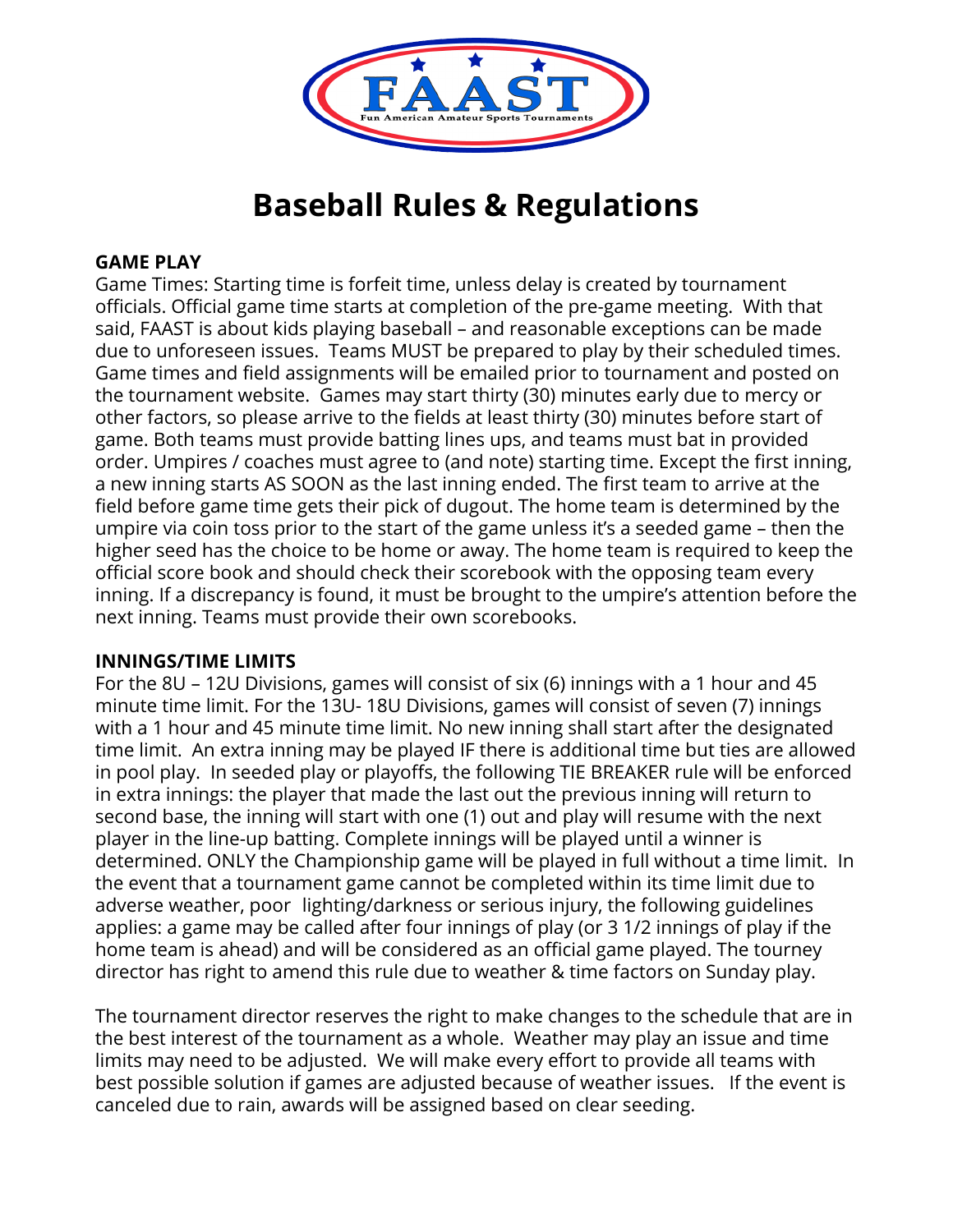

### **MERCY RULES**

Mercy Situations: FAAST believes mercy rules have their place. With that said, teams should play for at least one hour in each game.

Mercy Rules - ALL DIVISIONS –Ten (10) run differential after four (4) innings, eight (8) run differential after five (5) innings. A losing team may elect to continue to play IF the game has not lasted a full hour. Games past the mercy will end at the conclusion of an hour of play. Mercy rules are in effect for championship games.

Mercy Run Rule - In the House All-Star divisions, teams can only score seven runs per inning. The seven runs will constitute 3 outs for the pitcher of record.

#### **Required Roster Minimums & Maximums**

A team must start with a minimum of 8 players. The team can play the entire event with just eight players – if necessary. Teams should carry no more than 14 players. If your team carries more than 14, please let tourney officials know by Wednesday prior to the start of the event as we can then allocate awards.

#### **INJURIES, Line-up issues and ejections:**

It is the tournament director's discretion when dealing with an injury in the line-up. Likewise, it is the umpire & director's discretion when dealing with an ejected player. FAAST does not like to punish coaches or teams for situations such as injury or one player's actions. There will be no penalty to coaches for a player leaving early or arriving late.

#### **PITCHING RULES**

Travel: In travel, there will be no pitching restrictions.

HOUSE All-Star: In House All-Star divisions, pitchers may pitch nine consecutive outs (they cannot be pulled then returned later in game). It is the opposing coach's obligation to track the number of outs in House All-Star divisions, not the umpire.

**The tournament expects coaches to use good judgment in using their pitchers safely.** Maximum 3 hit-batters per pitcher per game for 11U-14U. (Umpire does have discretion to amend this rule)

BALKS: Travel: 9U-10U – Balks – Unlimited & Educational; Umpire's discretion. 11U-13U: One balk warning; 14U-18U: No warnings. House: 13U-14U – One warning; 15U-18U – no warnings.

Defensive Alignment: In House All-Star Divisions for 8U-10U, you can play four outfielders.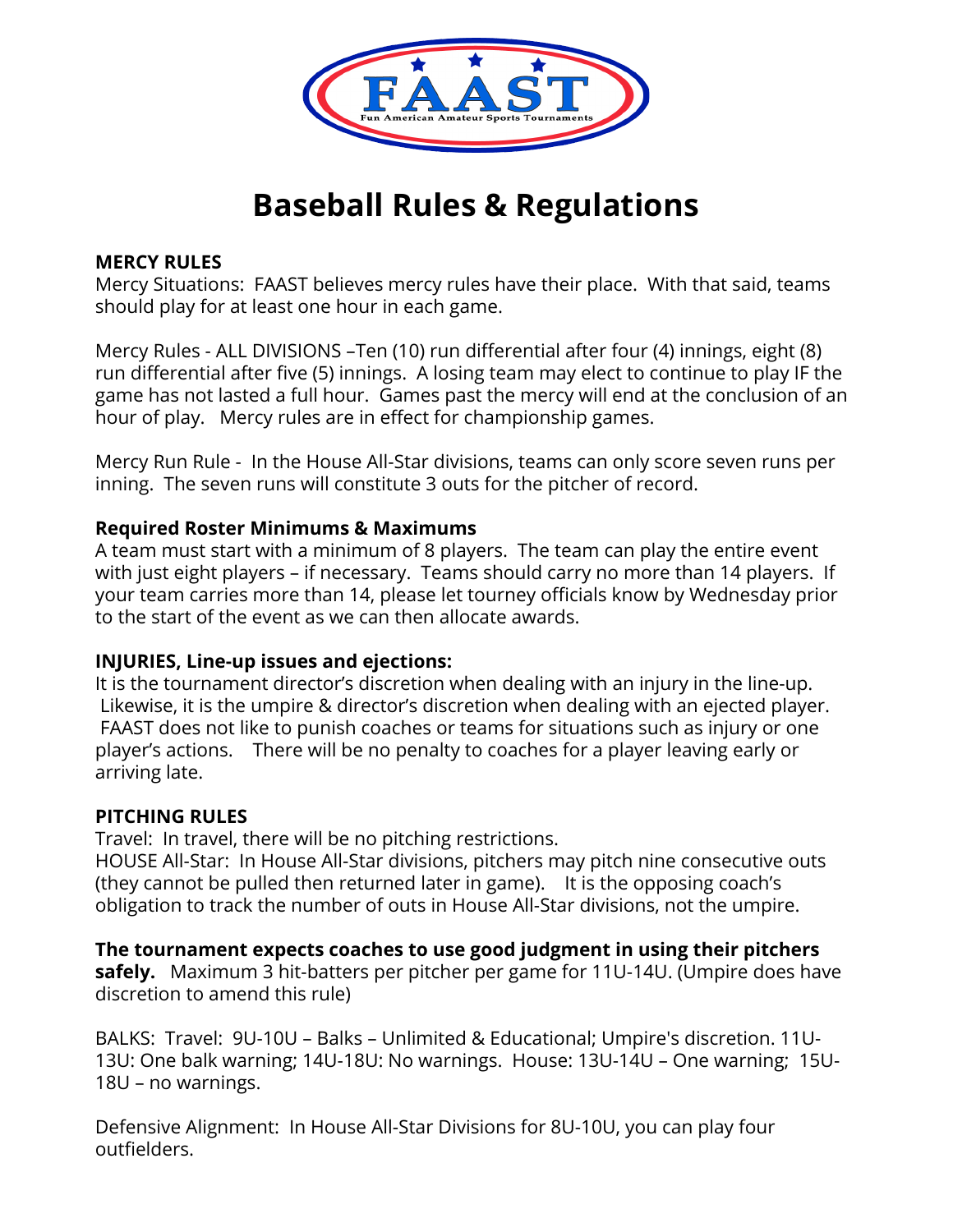

### **BATS**

TRAVEL – Bats must comply with USSSA rules or USA rules. Both are accepted at FAAST. \*Wood bats allowed.

14U – Spring season is USSSA; Summer season is HS/USSSA.

\*\*15U and older – High School rules on bats.

HOUSE ALL STAR – we will try to follow Little League rules, BUT, many of the house divisions in the state have their own bat rules. At that point, we will defer to the travel rules on bats for those divisions.

Bats will not be checked prior to the game. If a coach has a question about a bat, he may request umpire to check that particular bat. If the request for a bat check becomes too extreme and a mockery to the game, all bats from both teams will be checked. The time limit will continue to run during the bat check.

BATTING LINE-UP: FAAST would prefer that you bat all players.

House All-Star: All ages must bat entire line up.

Travel: All ages may bat entire line-up, or may also choose to bat nine or ten (EH for 10 hitters). A DH is also allowed in batting 9 or 10.

Courtesy Runners: With two outs, a courtesy runner for pitcher or catcher is allowed by using last batted out.

#### **Field Dimensions & Field Rules**

TRAVEL Base/pitching rubber sizes 15U & Up – 60-90 14U: 54/80 AND 60/90 - see each tourney for details 13U: 54/80 9u – 10u: 46-60-65 11U/12U: 50/70 8U KID /MACHINE: 40-60

HOUSE ALL STAR 8U – 40/60; 9U-12U – 46/60; 13U-14U: 54-80; 15U & Up – 60-90

## **Coaching Staff**

Three (3) coaches per bench for travel. House – exceptions can be made to adjust for larger staff. Coaches MUST stay in dugouts. Please call time-out from umpire to request to come on the field of play.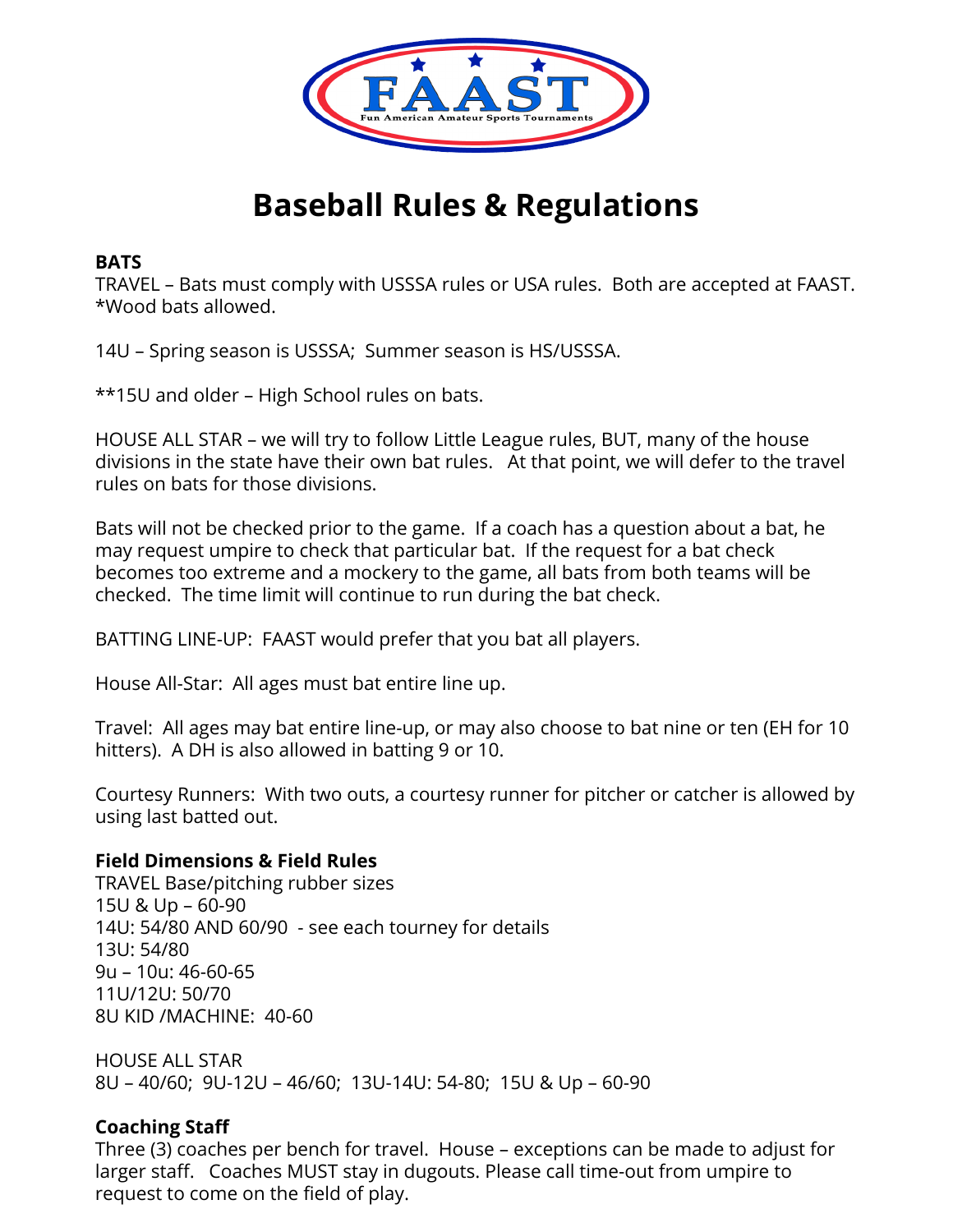

### **Infield Warm-Ups**

All teams are encouraged to warm-up as much as possible before game time; however, no practice may be taken on the infield prior to the game.

Baseballs are provided by the tournament. WE expect teams to assist in returning foul balls to umpires. When 2-3 balls are hit foul, teams may want to throw a ball in to save time and pace of game.

Playing surface is as it remains at the tournament fields.

### **Base-Running**

TRAVEL: Unlimited Stealing & Lead-offs. Players may advance on dropped third strike.

9U & Below: Only one steal per home on pitcher-catcher exchange per inning (does not include pitcher throwing to another base); No advancement on dropped third strike.

HOUSE ALL STAR - Runner may steal ONLY after the ball crosses plate in 9U-12u. Umpire's discretion on giving offending team a warning when leaving base early. Only one steal of home per inning on pitcher-catcher exchange (does not include when pitcher throws to another base).

## **8U MACHINE – See notes below on Time Out and base running.**

#### **Slide rules**

We advise all players to slide at close plays – and the runner must avoid contact. This is an umpire discretion area – and will be determined by the umpires on the field. The umpires can warn players and teams to a forced slide in plays at the base. Malicious contact at any base is forbidden and automatic ejection.

## **Spikes/Shoes**

8u-12u rubber or plastic sheeted shoes only. 13U & Up may wear metal cleats. WE recommend pitchers to bring indoor shoes for portable pitching mounds at certain sites (Will be noted in specific events).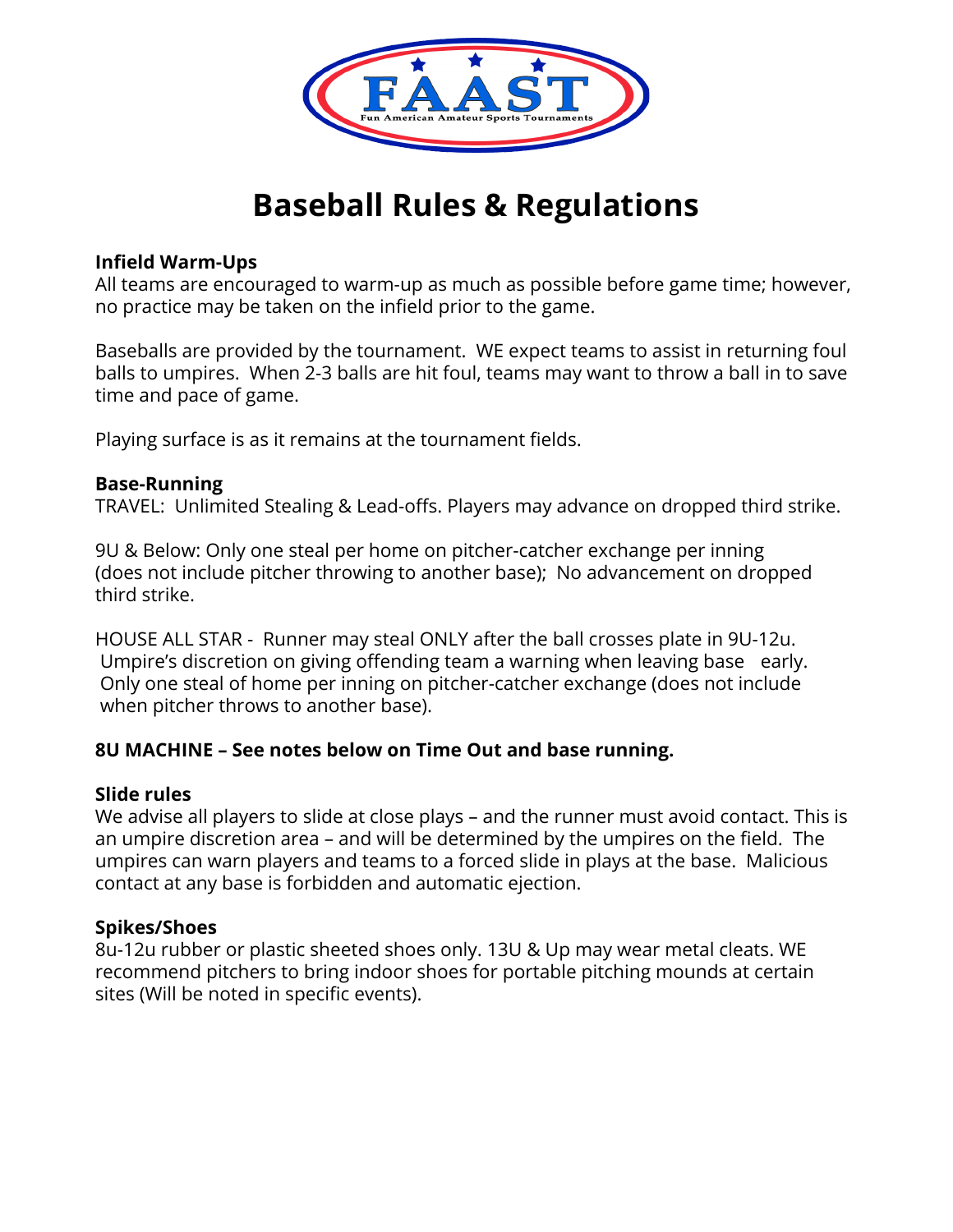

#### **BEHAVIOR at FAAST Events**

Use of tobacco products is prohibited within game field fences, on all fields and in the dugouts.

Any player or coach ejected from a game will need to meet with the tourney director for potential further suspensions. Umpires can only eject coaches from a game.

Bad sportsmanship, foul language & Physical confrontation - This tournament has "zero tolerance" for any physical confrontations by players, coaches, fans or anyone else. Upon the first violation, the violating party shall be removed from the facility and the tournament. Any profanity, verbal abuse, physical abuse by any player, coach or parent directed towards umpires, opposing teams, park officials or tournament officials can result in immediate team removal from the tournament as determined by the tournament director or his assistant directors. FAAST understands that sports can bring out the worst in people – at times. The expectation is that this is at the minimum – and that all attendees and participants will do their best to maintain proper behavior.

The Tournament Director reserves the right to amend any rule, schedule, diamond location, format, combine age brackets, to accommodate time constraints, weather situations, etc. All participants & attendees are competing & viewing at their own risk - and by participating, they agree to hold FAAST/Raise the Bar, LLC, all Tournament Officials, all facilities, and all umpires harmless from any liability resulting from participation in the tournament.

We sincerely appreciate your team's assistance in keeping the parks clean. Please pick up your dugout and spectator areas after your games are done.

Copy of birth certificates of all your players must be available along with tourney roster. These items should be on the coaches' possession.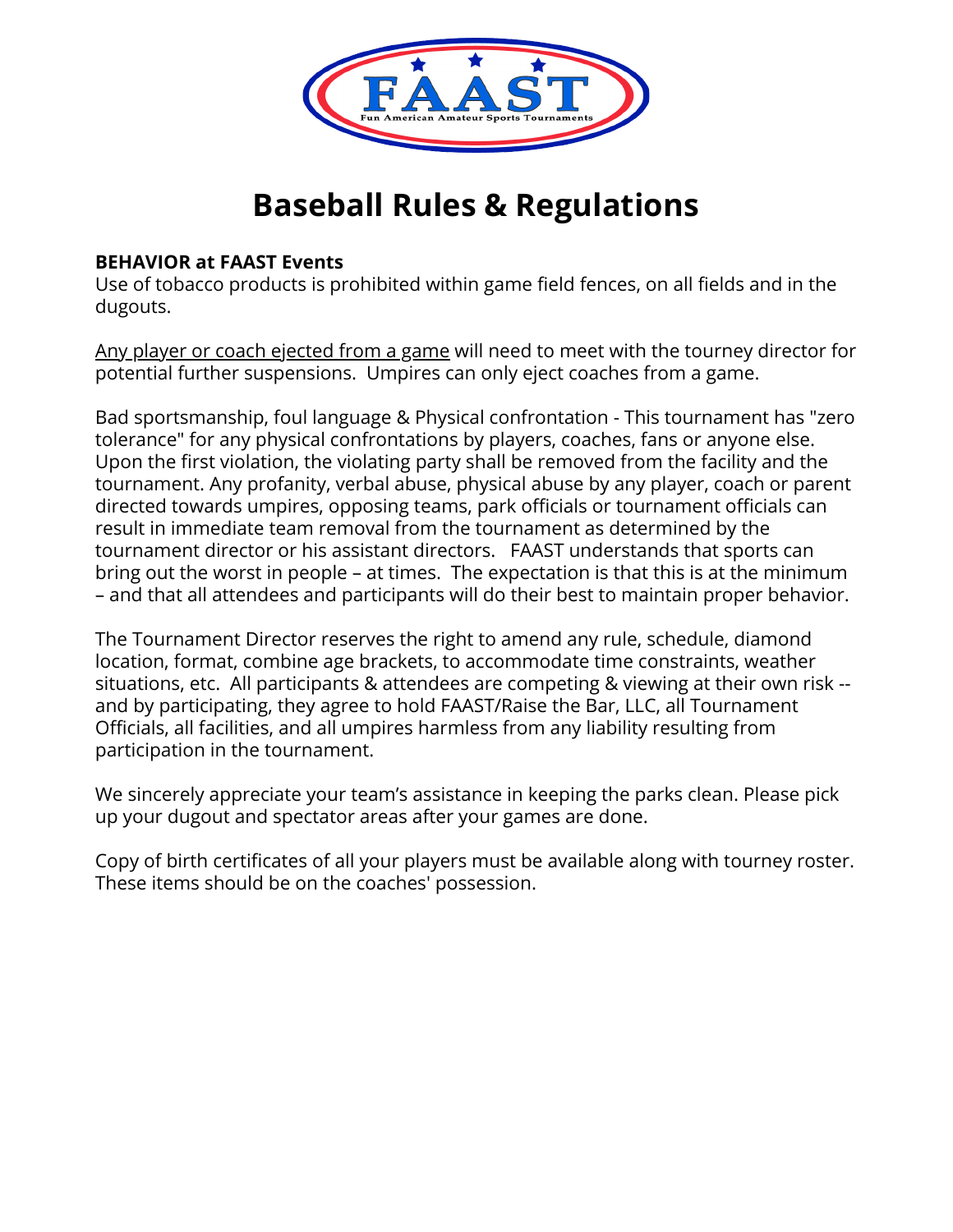

## **8U Machine –**

FAAST uses a Louisville Slugger Blue Flame machine set at the 7th setting on the foot pump.

- $\bullet$  Bases will be at sixty (60) ft., Pitching distance at a range of forty (40) ft.
- No lead offs. No stealing. There are no extra bases allowed on overthrows. In the event of an overthrow to the infield, the player may advance to the base he was heading toward. No bunting.
- Base runners advance from station to station when the ball is put into play by a batter and may continue to advance until a player on the infield has control of the ball. Note: Control of the ball in the infield does not have to be by an infielder (For Example, ball is hit shallow, outfielder obtains ball and holds play in the infield). In any event, the runner is "live" and may be tagged out until he safely reaches base. The Umpire will have final say as to the base status of the runner(s).
- Ten (10) defensive players with four (4) outfielders.
- Maximum seven (7) run limit per inning.

Pitching Machines: The machines are to be regulated by the coaches to insure the children having a good experience at the plate. The spring-loaded machines require more cooperation between the coaches to insure proper performance.

A batted ball that hits the machine is considered a dead ball. A batted ball that hits the coach feeding the pitching machine is considered a dead ball. If either of these two situations occurs, the batter is awarded first base and the base-runners remain on their base (at the time of the pitch) unless they are forced to advance by the batter-runner.

A batter is considered out after three strikes.. No walks are allowed. Six pitch maximum.\*\*\* The batter continues to receive pitches as long as contact is made.

The player occupying the pitcher's position in the field must remain beside the machine until the ball is pitched. This is defined as one foot in the circle.

Time-Out – Once the ball is in control of a player in the infield, a "time-out" will occur.

Outfielders are to stay a minimum of 10 feet behind the bases at the time of the pitch.